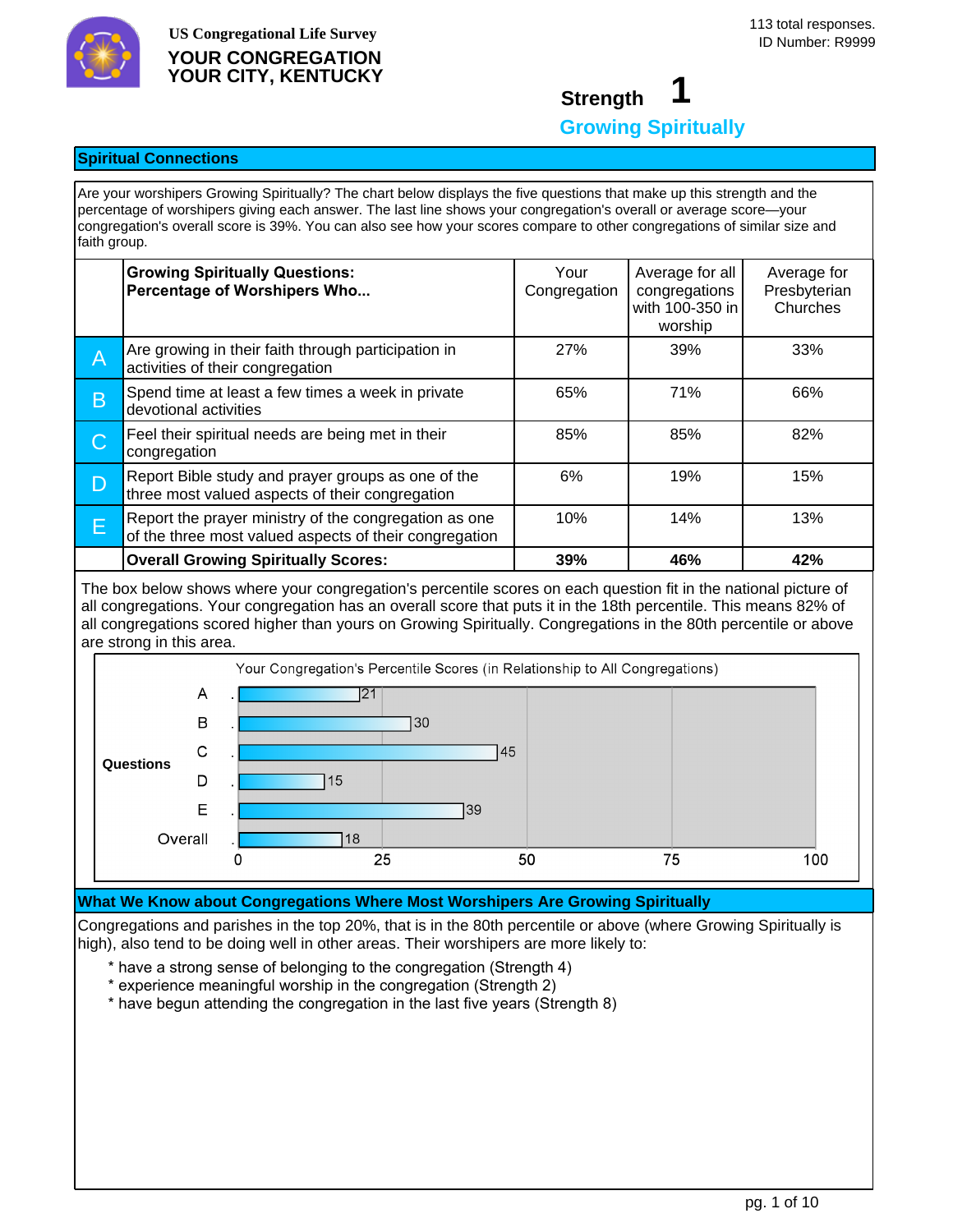

## **Strength 2 Meaningful Worship**

## **Spiritual Connections**

Do your worshipers experience Meaningful Worship? The chart below displays the eight questions that make up this strength and the percentage of worshipers giving each answer. The last line shows your congregation's overall or average score—your congregation's overall score is 57%. You can also see how your scores compare to other congregations of similar size and faith group.

|   | <b>Meaningful Worship Questions:</b><br>Percentage of Worshipers Who                                          | Your<br>Congregation | Average for all<br>congregations<br>with 100-350 in<br>worship | Average for<br>Presbyterian<br>Churches |
|---|---------------------------------------------------------------------------------------------------------------|----------------------|----------------------------------------------------------------|-----------------------------------------|
| Α | Experience God's presence during worship always or<br>usually                                                 | 72%                  | 79%                                                            | 73%                                     |
| Β | Experience inspiration during worship always or usually                                                       | 65%                  | 76%                                                            | 70%                                     |
| С | Experience joy during worship always or usually                                                               | 74%                  | 78%                                                            | 73%                                     |
| D | Experience awe during worship always or usually                                                               | 25%                  | 23%                                                            | 18%                                     |
| E | Experience boredom during worship rarely                                                                      | 66%                  | 65%                                                            | 63%                                     |
| F | Experience frustration during worship rarely                                                                  | 71%                  | 71%                                                            | 67%                                     |
| G | Report the sermons, preaching, or homilies as one of<br>the three most valued aspects of their congregations  | 29%                  | 38%                                                            | 40%                                     |
| Н | Report worship services and other congregational<br>activities help them to a great extent with everyday life | 55%                  | 53%                                                            | 43%                                     |
|   | <b>Overall Meaningful Worship Scores:</b>                                                                     | 57%                  | 60%                                                            | 56%                                     |

The box below shows where your congregation's percentile scores on each question fit in the national picture of all congregations. Your congregation has an overall score that puts it in the 35th percentile. This means 65% of all congregations scored higher than yours on Meaningful Worship. Congregations in the 80th percentile or above are strong in this area.



#### **What We Know about Congregations with Meaningful Worship**

Congregations and parishes in the top 20%, that is in the 80th percentile or above (where Meaningful Worship is high), also tend to be doing well in other areas. Their worshipers are more likely to:

- \* have empowering congregational leaders (Strength 9)
- \* be growing spiritually (Strength 1)
- \* participate in congregational activities (Strength 3)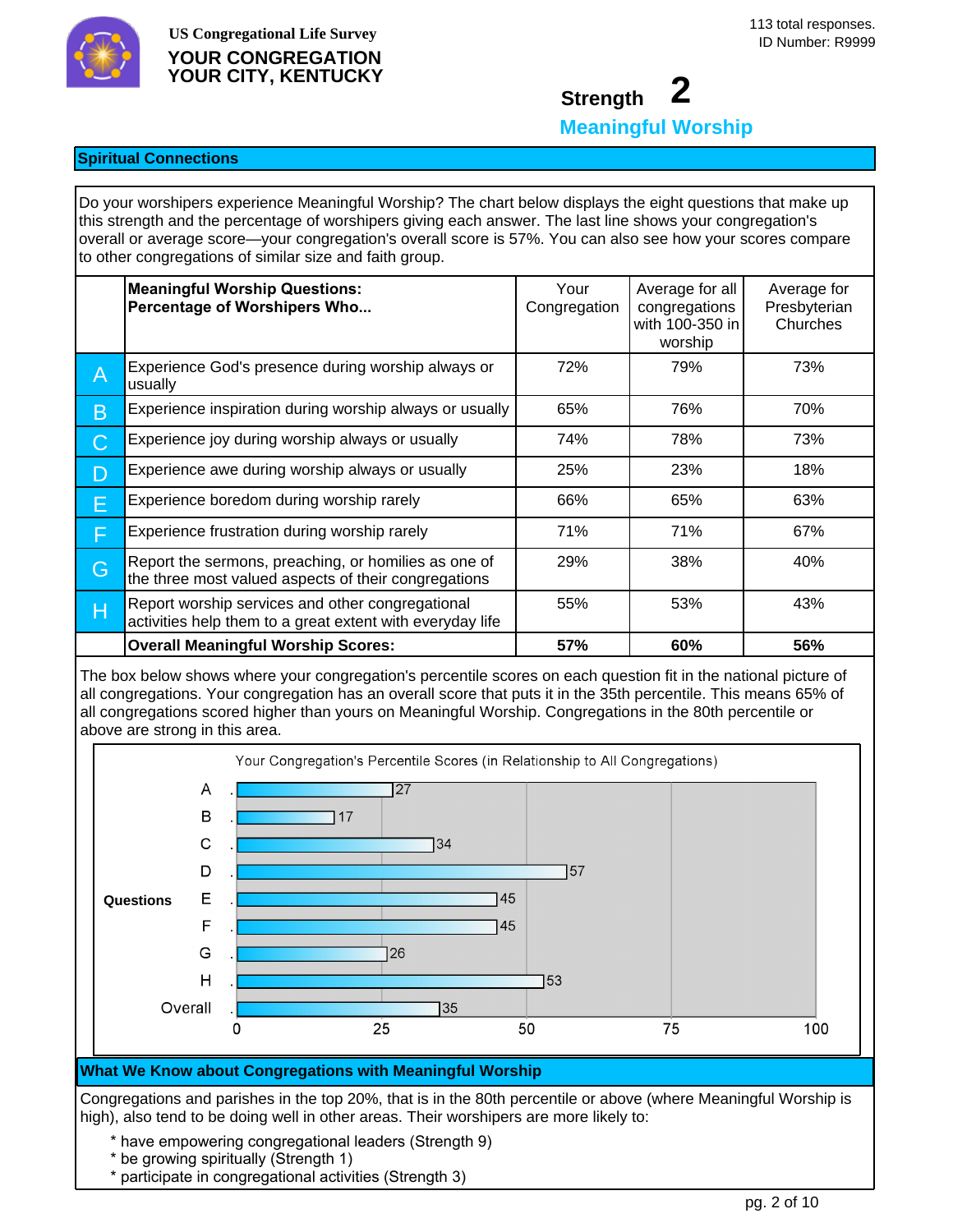

**Strength 3**

**Participating in the Congregation**

#### **Inside Connections**

Are your worshipers Participating in the Congregation? The chart below displays the five questions that make up this strength and the percentage of worshipers giving each answer. The last line shows your congregation's overall or average score—your congregation's overall score is 52%. You can also see how your scores compare to other congregations of similar size and faith group.

|   | Participating in the Congregation Questions:<br>Percentage of Worshipers Who                                 | Your<br>Congregation | Average for all<br>congregations<br>with 100-350 in<br>worship | Average for<br>Presbyterian<br>Churches |
|---|--------------------------------------------------------------------------------------------------------------|----------------------|----------------------------------------------------------------|-----------------------------------------|
| Α | Attend worship services usually every week or more<br>than once a week                                       | 75%                  | 81%                                                            | 78%                                     |
| B | Are involved in one or more small groups (e.g., Sunday<br>school, prayer, or Bible study, discussion groups) | 68%                  | 67%                                                            | 62%                                     |
| С | Have one or more leadership roles in the congregation<br>(e.g., board member, teacher, leading worship)      | 56%                  | 57%                                                            | 57%                                     |
|   | Often participate in important decision making in the<br>congregation                                        | 19%                  | 26%                                                            | 31%                                     |
| Е | Regularly give 5% or more of their net income to the<br>congregation (not including school tuition)          | 44%                  | 63%                                                            | 56%                                     |
|   | <b>Overall Participating in the Congregation Scores:</b>                                                     | 52%                  | 59%                                                            | 57%                                     |

The box below shows where your congregation's percentile scores on each question fit in the national picture of all congregations. Your congregation has an overall score that puts it in the 27th percentile. This means 73% of all congregations scored higher than yours on Participating in the Congregation. Congregations in the 80th percentile or above are strong in this area.



## **What We Know about Congregations Where Most Worshipers Are Participating in the Congregation**

Congregations and parishes in the top 20%, that is in the 80th percentile or above (where Participating in the Congregation is high), also tend to be doing well in other areas. Their worshipers are more likely to:

- \* be growing spiritually (Strength 1)
- \* be inviting others to worship and talking about their faith (Strength 7)
- \* share a strong vision for the congregation's future (Strength 10)
- \* have begun attending the congregation in the last five years (Strength 8)
- \* be caring for children and youth participating in the congregation (Strength 5)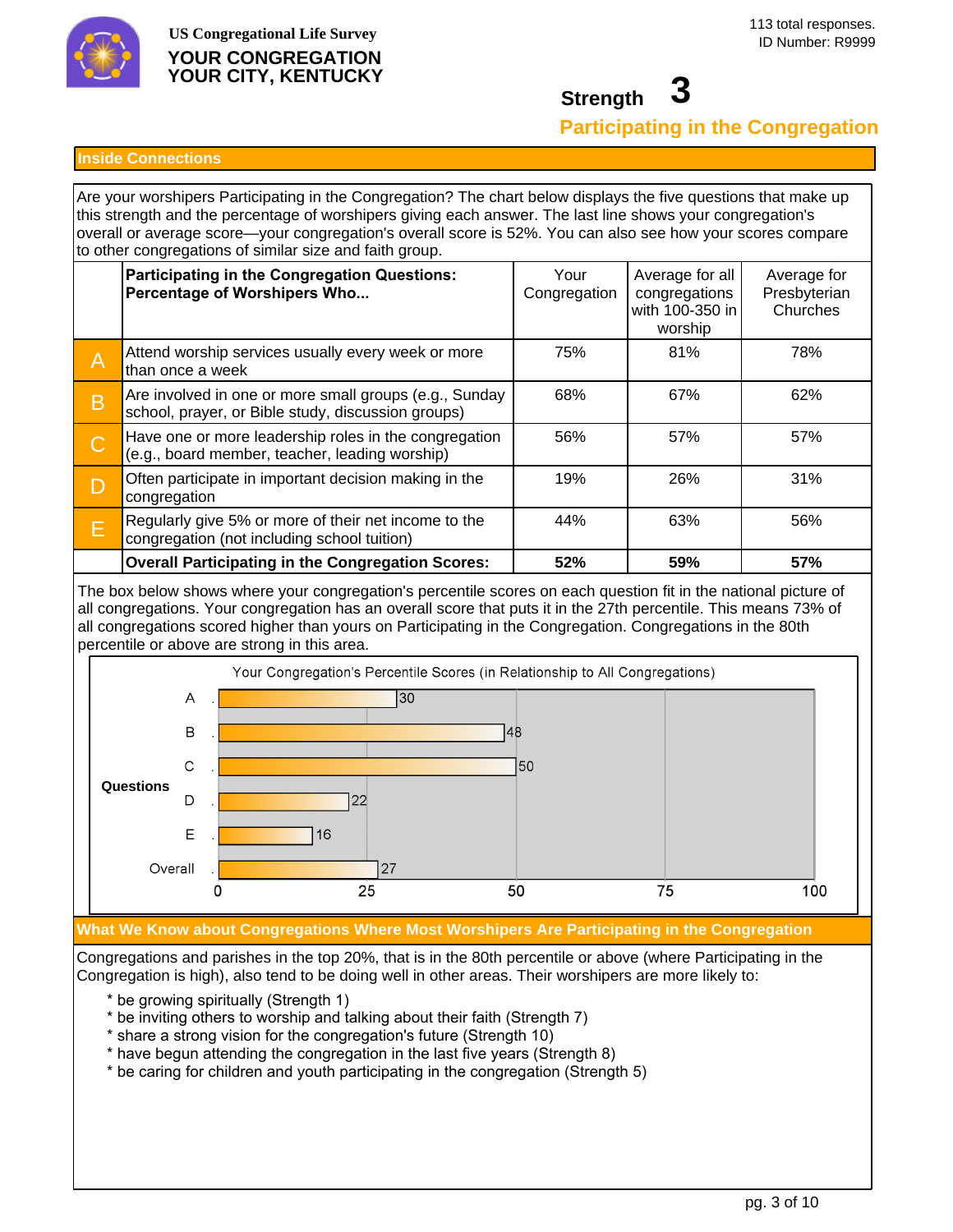

## **Strength 4 Having a Sense of Belonging**

#### **Inside Connections**

Do your worshipers Have a Sense of Belonging? The chart below displays the three questions that make up this strength and the percentage of worshipers giving each answer. The last line shows your congregation's overall or average score—your congregation's overall score is 29%. You can also see how your scores compare to other congregations of similar size and faith group.

|   | <b>Having a Sense of Belonging Questions:</b><br>Percentage of Worshipers Who                           | Your<br>Congregation | Average for all<br>congregations<br>with 100-350 in<br>worship | Average for<br>Presbyterian<br>Churches |
|---|---------------------------------------------------------------------------------------------------------|----------------------|----------------------------------------------------------------|-----------------------------------------|
| A | Report they are participating in the activities of the<br>congregation more than they did two years ago | 35%                  | 34%                                                            | 28%                                     |
| Β | Say most of their closest friends are part of this<br>congregation                                      | 8%                   | 18%                                                            | 13%                                     |
| С | Feel their sense of belonging to this congregation is<br>strong and growing                             | 43%                  | 56%                                                            | 50%                                     |
|   | <b>Overall Sense of Belonging Scores:</b>                                                               | 29%                  | 36%                                                            | 30%                                     |

The box below shows where your congregation's percentile scores on each question fit in the national picture of all congregations. Your congregation has an overall score that puts it in the 26th percentile. This means 74% of all congregations scored higher than yours on Having a Sense of Belonging. Congregations in the 80th percentile or above are strong in this area.



## **What We Know about Congregations with a Strong Sense of Belonging**

Congregations and parishes in the top 20%, that is in the 80th percentile or above (where Having a Sense of Belonging is high), also tend to be doing well in other areas. Their worshipers are more likely to:

- \* be growing spiritually (Strength 1)
- \* share a strong vision for the congregation's future (Strength 10)
- \* have begun attending the congregation in the last five years (Strength 8)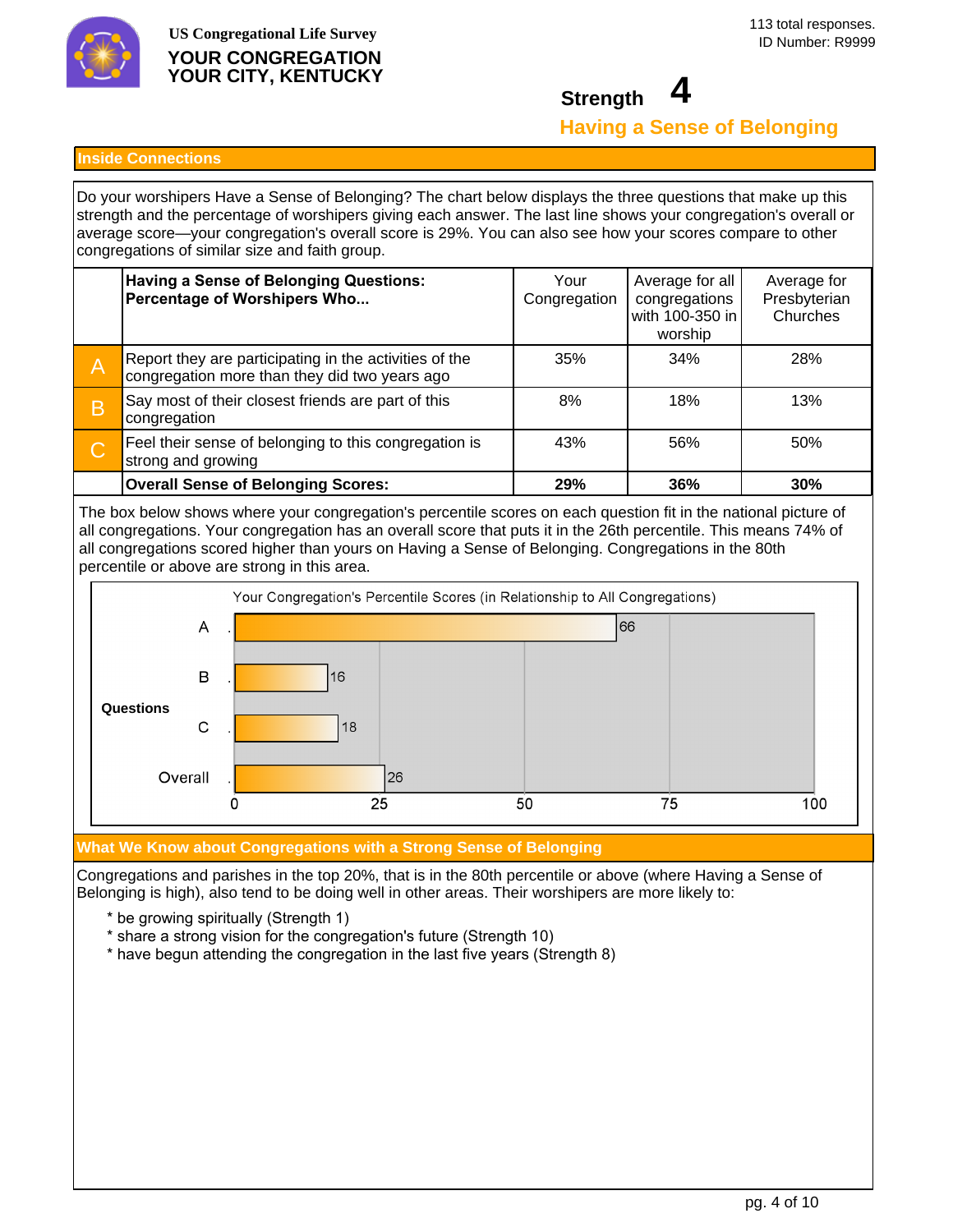

# **Strength 5 Caring for Young People**

#### **Inside Connections**

Does your congregation Care for Young People? The chart below displays the three questions that make up this strength and the percentage of worshipers giving each answer. The last line shows your congregation's overall or average score—your congregation's overall score is 53%. You can also see how your scores compare to other congregations of similar size and faith group.

|         | <b>Caring for Young People Questions:</b><br>Percentage of Worshipers                                           | Your<br>Congregation | Average for all<br>congregations<br>with 100-350 in<br>worship | Average for<br>Presbyterian<br>Churches |
|---------|-----------------------------------------------------------------------------------------------------------------|----------------------|----------------------------------------------------------------|-----------------------------------------|
| Α       | Who are satisfied with what is offered by the<br>congregation for children and youth (under 19 years of<br>age) | 60%                  | 65%                                                            | 55%                                     |
| B       | Who report ministry for children or youth as one of the<br>three most valued aspects of their congregation      | 4%                   | 18%                                                            | 15%                                     |
| $\bf C$ | Whose children and youth (living at home) also worship<br>here                                                  | 94%                  | 81%                                                            | 75%                                     |
|         | <b>Overall Caring for Young People Scores:</b>                                                                  | 53%                  | 55%                                                            | 48%                                     |

The box below shows where your congregation's percentile scores on each question fit in the national picture of all congregations. Your congregation has an overall score that puts it in the 53rd percentile. This means 47% of all congregations scored higher than yours on Caring for Young People. Congregations in the 80th percentile or above are strong in this area.



## **What We Know about Congregations That Are Caring for Young People**

Congregations and parishes in the top 20%, that is in the 80th percentile or above (where Caring for Young People is high), also tend to be doing well in other areas. Their worshipers are more likely to:

\* share a strong vision for the congregation's future (Strength 10)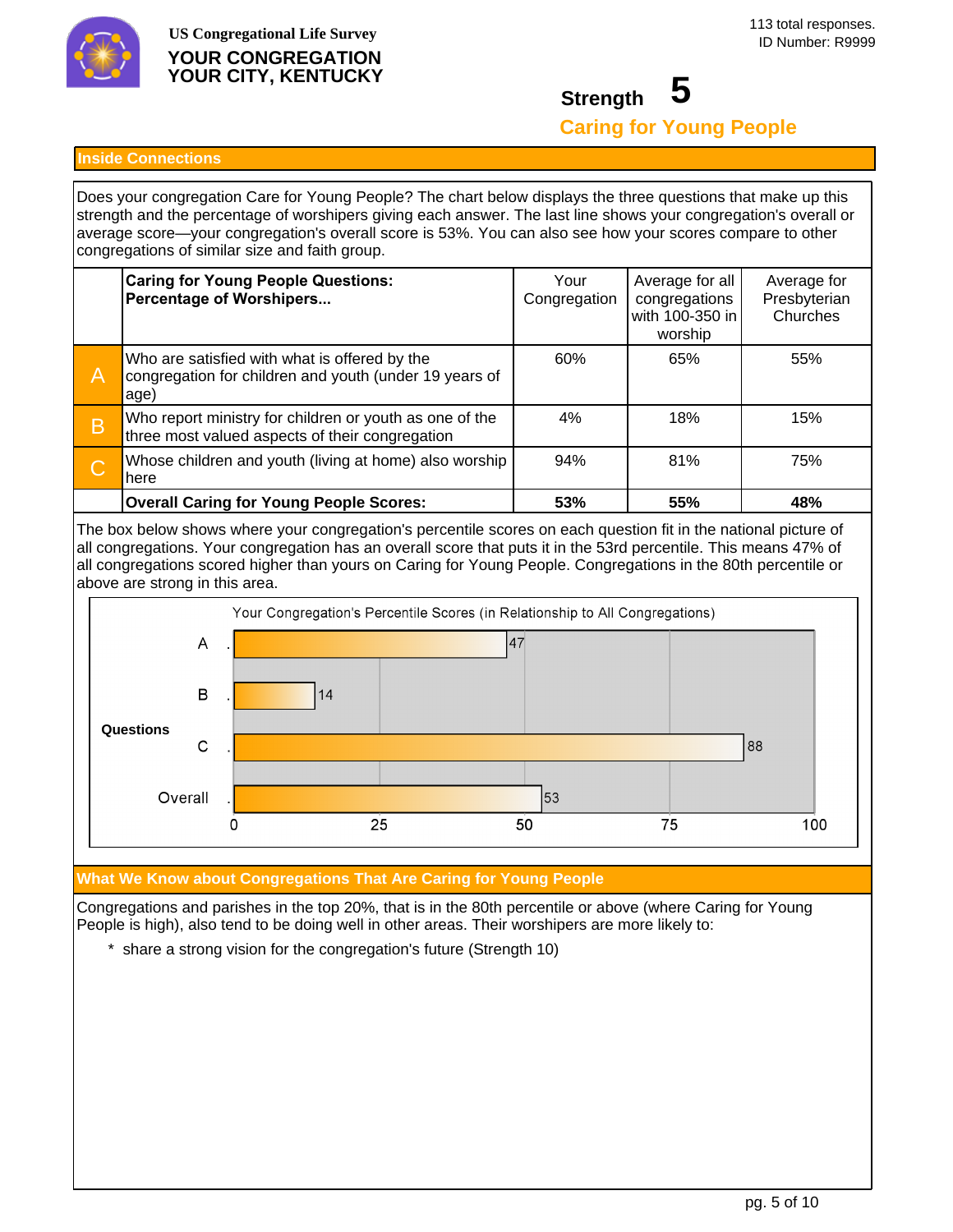

**Strength 6**

**Focusing on the Community**

#### **Outside Connections**

Does your congregation Focus on the Community? The chart below displays the seven questions that make up this strength and the percentage of worshipers giving each answer. The last line shows your congregation's overall or average score—your congregation's overall score is 65%. You can also see how your scores compare to other congregations of similar size and faith group.

|   | <b>Focusing on the Community Questions:</b><br>Percentage of Worshipers Who                                                | Your<br>Congregation | Average for all<br>congregations<br>with 100-350 in<br>worship | Average for<br>Presbyterian<br>Churches |
|---|----------------------------------------------------------------------------------------------------------------------------|----------------------|----------------------------------------------------------------|-----------------------------------------|
| A | Are involved in social service or advocacy groups<br>through the congregation                                              | 45%                  | 26%                                                            | 29%                                     |
| B | Are involved in social service or advocacy groups in<br>their community                                                    | 64%                  | 31%                                                            | 38%                                     |
| C | Contribute to charitable organizations other than their<br>congregation                                                    | 79%                  | 69%                                                            | 77%                                     |
| D | Report wider community care or social justice emphasis<br>as one of the three most valued aspects of their<br>congregation | 74%                  | 12%                                                            | 13%                                     |
| E | Report openess to social diversity as one of the three<br>most valued aspects of their congregation                        | 73%                  | 8%                                                             | 8%                                      |
| F | Worked with others in the last year to try to solve a<br>community problem                                                 | 29%                  | 22%                                                            | 26%                                     |
| G | Voted in the last presidential election (in 2000)                                                                          | 94%                  | 75%                                                            | 81%                                     |
|   | <b>Overall Focusing on the Community Scores:</b>                                                                           | 65%                  | 35%                                                            | 39%                                     |

The box below shows where your congregation's percentile scores on each question fit in the national picture of all congregations. Your congregation has an overall score that puts it in the 100th percentile. This means 0% of all congregations scored higher than yours on Focusing on the Community. Congregations in the 80th percentile or above are strong in this area.



#### **What We Know about Congregations That Are Focusing on the Community**

Congregations and parishes in the top 20%, that is in the 80th percentile or above (where Focusing on the Community is high), also tend to be doing well in other areas. Their worshipers are more likely to:

- \* have empowering congregational leaders (Strength 9)
- \* have a strong sense of belonging to the congregation (Strength 4)
- \* share a strong vision for the congregation's future (Strength 10)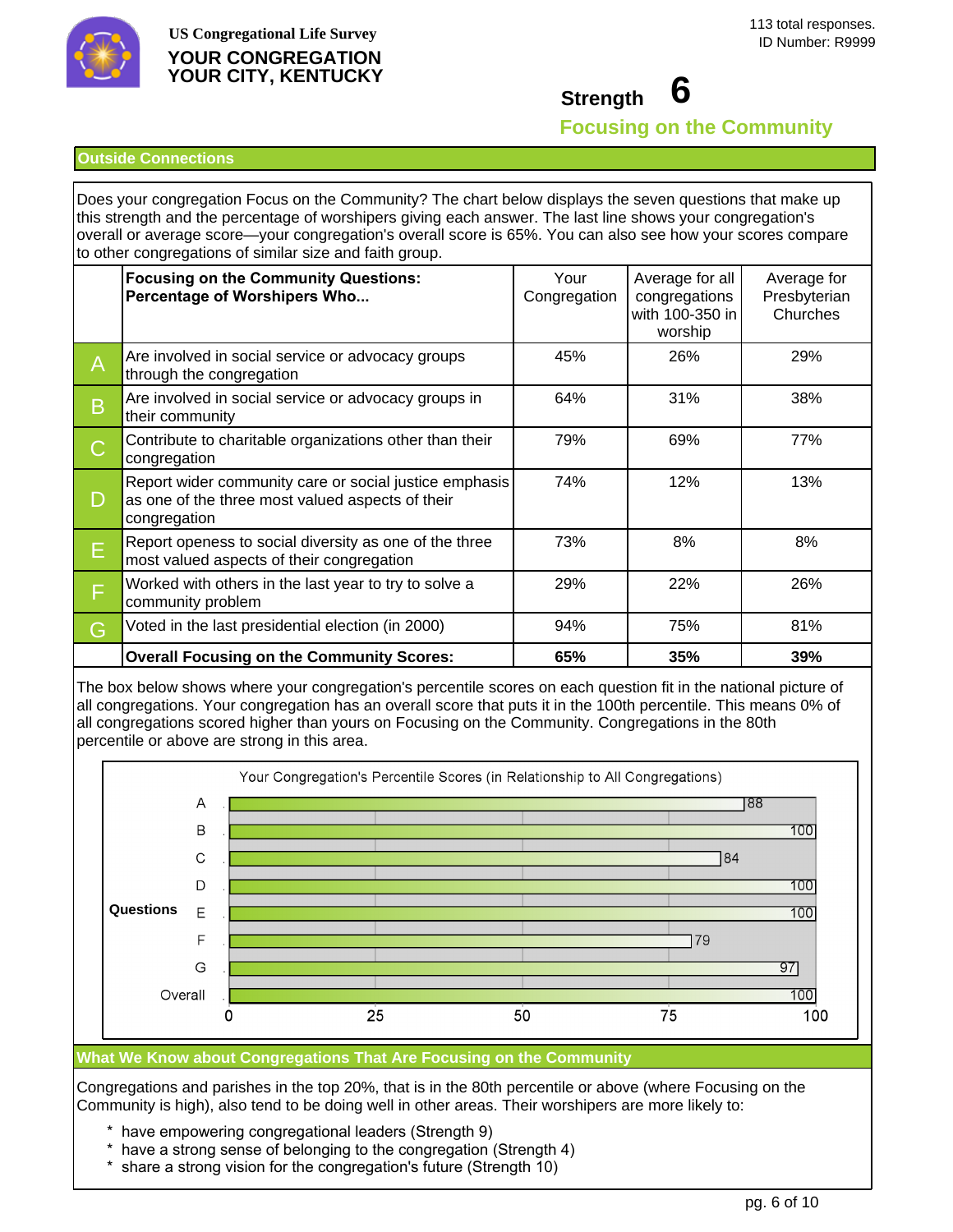

# **Strength 7 Sharing Faith**

### **Outside Connections**

Are your worshipers Sharing Their Faith? The chart below displays the four questions that make up this strength and the percentage of worshipers giving each answer. The last line shows your congregation's overall or average score—your congregation's overall score is 19%. You can also see how your scores compare to other congregations of similar size and faith group.

|                          | <b>Sharing Faith Questions:</b><br>Percentage of Worshipers Who                                                      | Your<br>Congregation | Average for all<br>congregations<br>with 100-350 in<br>worship | Average for<br>Presbyterian<br>Churches |
|--------------------------|----------------------------------------------------------------------------------------------------------------------|----------------------|----------------------------------------------------------------|-----------------------------------------|
| $\overline{A}$           | Are involved in outreach or evangelistic activities in their<br>congregation                                         | 10%                  | 22%                                                            | 17%                                     |
| $\overline{\phantom{a}}$ | Feel at ease talking about their faith and seek<br>opportunities to do so                                            | 9%                   | 21%                                                            | 11%                                     |
| $\mathcal C$             | Have invited to a worship service in the past year a<br>friend or relative who does not currently attend<br>anywhere | 50%                  | 56%                                                            | 48%                                     |
|                          | Report reaching those who do not attend as one of the<br>three most valued aspects of their congregation             | 6%                   | 19%                                                            | 11%                                     |
|                          | <b>Overall Sharing Faith Scores:</b>                                                                                 | 19%                  | 30%                                                            | 22%                                     |

The box below shows where your congregation's percentile scores on each question fit in the national picture of all congregations. Your congregation has an overall score that puts it in the 16th percentile. This means 84% of all congregations scored higher than yours on Sharing Faith. Congregations in the 80th percentile or above are strong in this area.



#### **What We Know about Congregations Strong in Sharing Faith**

Congregations and parishes in the top 20%, that is in the 80th percentile or above (where Sharing Faith is high), also tend to be doing well in other areas. Their worshipers are more likely to:

- \* participate in congregational activities (Strength 3)
- \* have empowering congregational leaders (Strength 9)
- \* have a strong sense of belonging to the congregation (Strength 4)
- \* have begun attending the congregation in the last five years (Strength 8)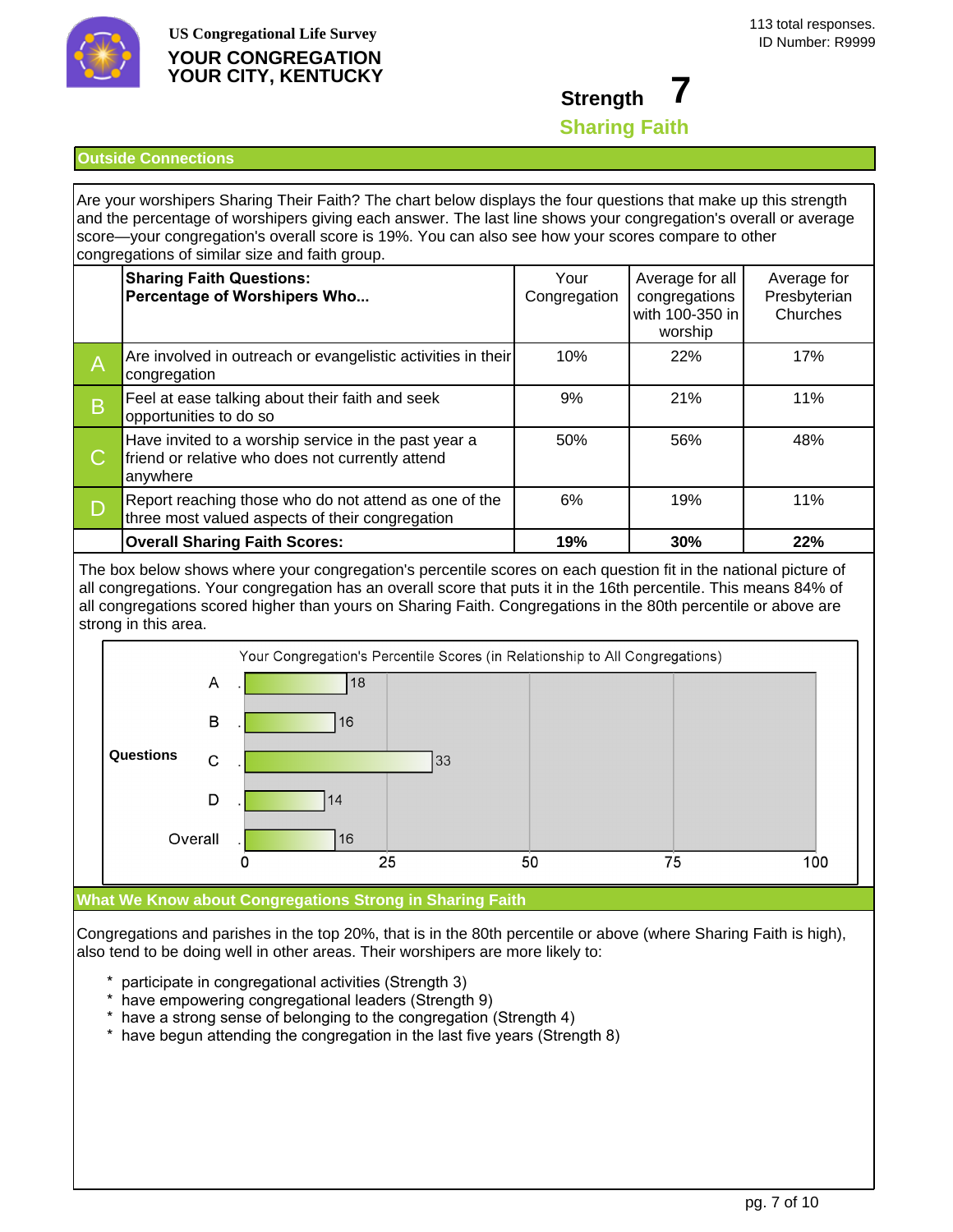

## **Strength 8 Welcoming New Worshipers**

### **Identity Connections**

Is your congregation Welcoming New Worshipers? The chart below displays the one question that makes up this strength and the percentage of worshipers giving that answer. The last line shows your congregation's overall or average score—your congregation's overall score is 33%. You can also see how your scores compare to other congregations of similar size and faith group.

| <b>Welcoming New Worshipers Questions:</b><br>Percentage of Worshipers Who            | Your<br>Congregation | Average for all<br>congregations<br>with 100-350 in<br>worship | Average for<br>Presbyterian<br>Churches |
|---------------------------------------------------------------------------------------|----------------------|----------------------------------------------------------------|-----------------------------------------|
| Began attending services or activities of your<br>congregation in the last five years | 33%                  | 33%                                                            | 26%                                     |
| <b>Overall Welcoming New Worshipers Scores:</b>                                       | 33%                  | 33%                                                            | 26%                                     |

The box below shows where your congregation's percentile scores on each question fit in the national picture of all congregations. Your congregation has an overall score that puts it in the 0th percentile. This means 100% of all congregations scored higher than yours on Welcoming New Worshipers. Congregations in the 80th percentile or above are strong in this area.



New people (those attending five years or less), come from four faith backgrounds:

- 1) **First-timers** (0% in your congregation) are those who have never regularly attended anywhere
- 2) **Returnees** (27% in your congregation) are those coming back after not having attended anywhere for several years
- 3) **Switchers** (21% in your congregation) are those who participated in another congregation with a different faith tradition before coming here
- 4) **Transfers** (52% in your congregation) are those who were participating in another congregation of the same denomination immediately prior to attending your congregation

## **What We Know about Congregations That Are Welcoming New Worshipers**

Congregations and parishes in the top 20%, that is in the 80th percentile or above (where there are many New Worshipers), also tend to be doing well in other areas. Their worshipers are more likely to:

- \* be inviting others to worship and talking about their faith (Strength 7)
- $*$  be growing spiritually (Strength 1)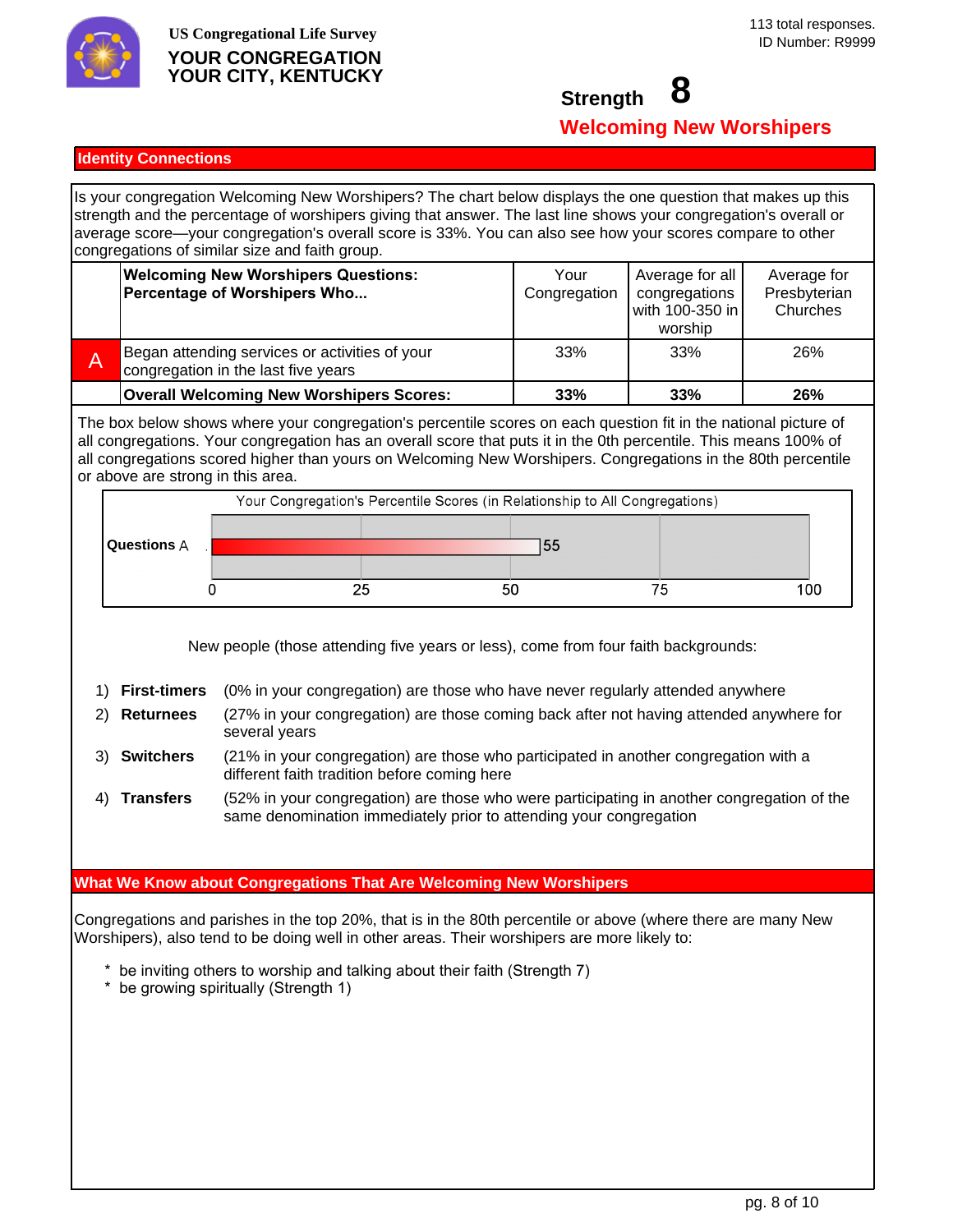

## **Strength 9 Empowering Leadership**

## **Identity Connections**

Does your congregation have Empowering Leadership? The chart below displays the four questions that make up this strength and the percentage of worshipers giving each answer. The last line shows your congregation's overall or average score—your congregation's overall score is 51%. You can also see how your scores compare to other congregations of similar size and faith group.

|   | <b>Empowering Leadership Questions:</b><br>Percentage of Worshipers Who                                        | Your<br>Congregation | Average for all<br>congregations<br>with 100-350 in<br>worship | Average for<br>Presbyterian<br>Churches |
|---|----------------------------------------------------------------------------------------------------------------|----------------------|----------------------------------------------------------------|-----------------------------------------|
| Α | Feel the congregation's leaders encourage them to find<br>and use their gifts to a great extent                | 32%                  | 39%                                                            | 34%                                     |
| B | Feel the minister, pastor, or priest takes into account<br>the ideas of worshipers to a great extent           | 55%                  | 49%                                                            | 48%                                     |
| C | Describe the leadership style of the minister, pastor, or<br>priest as one that inspires people to take action | 52%                  | 50%                                                            | 44%                                     |
| D | Strongly feel there is a good match between the<br>congregation and the minister, pastor, or priest            | 64%                  | 50%                                                            | 45%                                     |
|   | <b>Overall Empowering Leadership Scores:</b>                                                                   | 51%                  | 47%                                                            | 43%                                     |

The box below shows where your congregation's percentile scores on each question fit in the national picture of all congregations. Your congregation has an overall score that puts it in the 53rd percentile. This means 47% of all congregations scored higher than yours on Empowering Leadership. Congregations in the 80th percentile or above are strong in this area.



#### **What We Know about Congregations with Empowering Leadership**

Congregations and parishes in the top 20%, that is in the 80th percentile or above (where Empowering Leadership is high), also tend to be doing well in other areas. Their worshipers are more likely to:

- \* experience meaningful worship in the congregation (Strength 2)<br>\* have a strong sense of belonging to the congregation (Strength)
- have a strong sense of belonging to the congregation (Strength 4)
- \* share a strong vision for the congregation's future (Strength 10)
- $*$  be involved in the community (Strength 6)